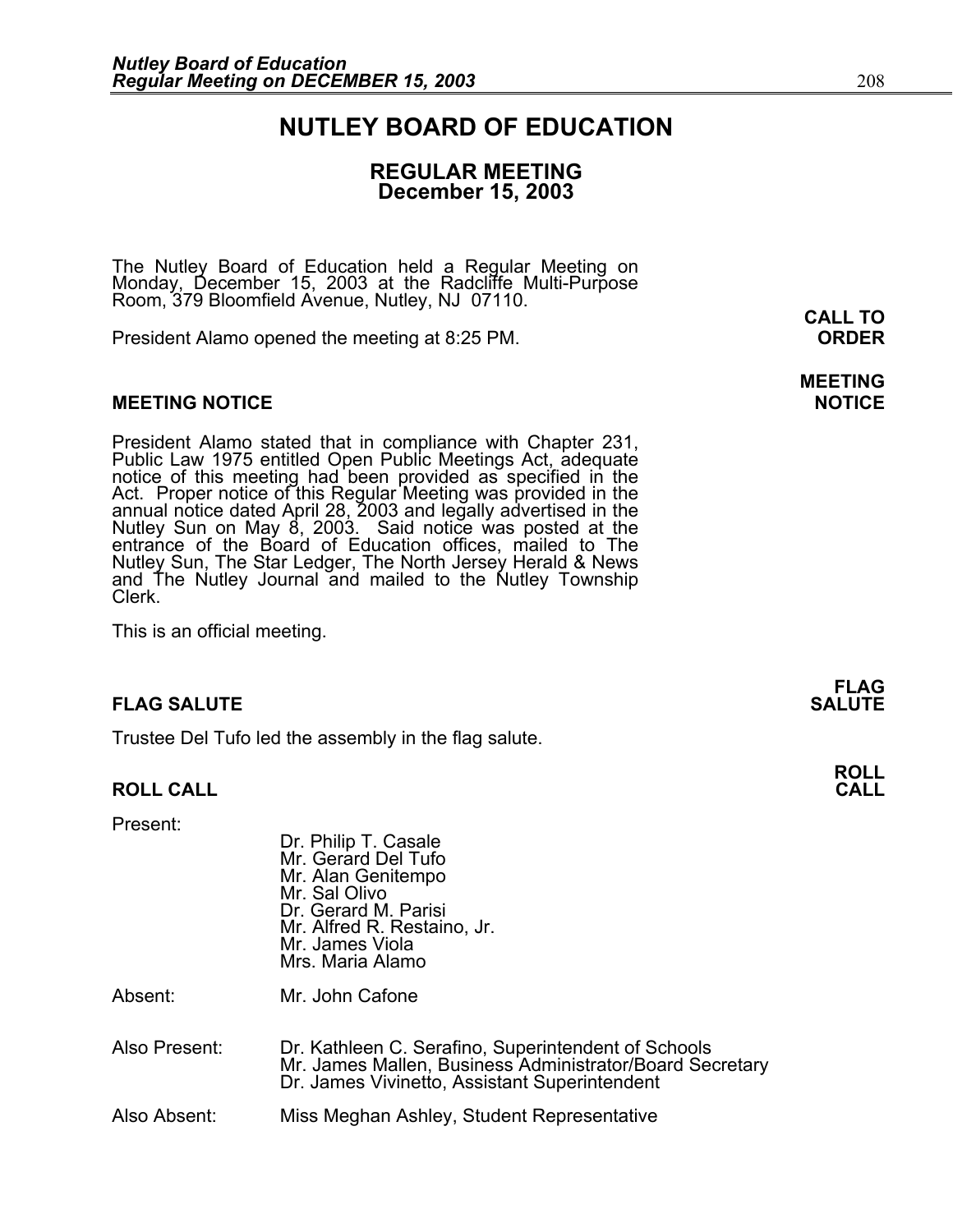## **APPROVAL OF MINUTES APPROVE**

**MINUTES** BE IT RESOLVED that the Board of Education approves the minutes of the Regular, Conference and Closed Executive Meetings of November 20, 2003.

Trustee Genitempo moved, Trustee Parisi seconded, and the Board unanimously approved by voice vote a motion to approve the minutes.

#### **CORRESPONDENCE CORRESPONDENCE**

A variance notice regarding property at 18 Wilson Street being 200 feet within school property.

A note of appreciation from Mr. and Mrs. Guider for the Board's support of their daughter Danielle Guider.

A thank you note from Richard Spector for the Board's support of The Nutley Children's Book Fair.

#### **SUPERINTENDENT'S REPORT A SUPT'S REPORT A**

Dr. Serafino presented the Superintendent's Report dated December 15, 2003, Schedule A, which is appended to the<br>minutes of this meeting, and briefly summarized its contents.

#### **HEARING OF CITIZENS (Resolutions Only) THEARING OF STATE AND REARING OF STATE AND REARING OF**

None

#### **SUPERINTENDENT'S RESOLUTIONS SUPT'S**

Trustee Casale moved, and Trustee Genitempo seconded a motion, that the Board approves the Superintendent's Resolutions numbers 1 through 18 as listed below.

The Superintendent's Resolutions 1 through 18 were unanimously approved by roll call vote with the following exceptions:

1. Trustee Restaino voted "No" on Resolution 7 - Appointment - Teacher Substitutes.

2. Trustee Olivo abstained on Resolution 14 - Extra Compensation.

#### 1. **RETIREMENT - Teacher**

BE IT RESOLVED that the Board of Education approves the retirement of Miss Beverly J. Apple, library teacher, effective February 1, 2004. **RESOLUTIONS** 

**RETIRE**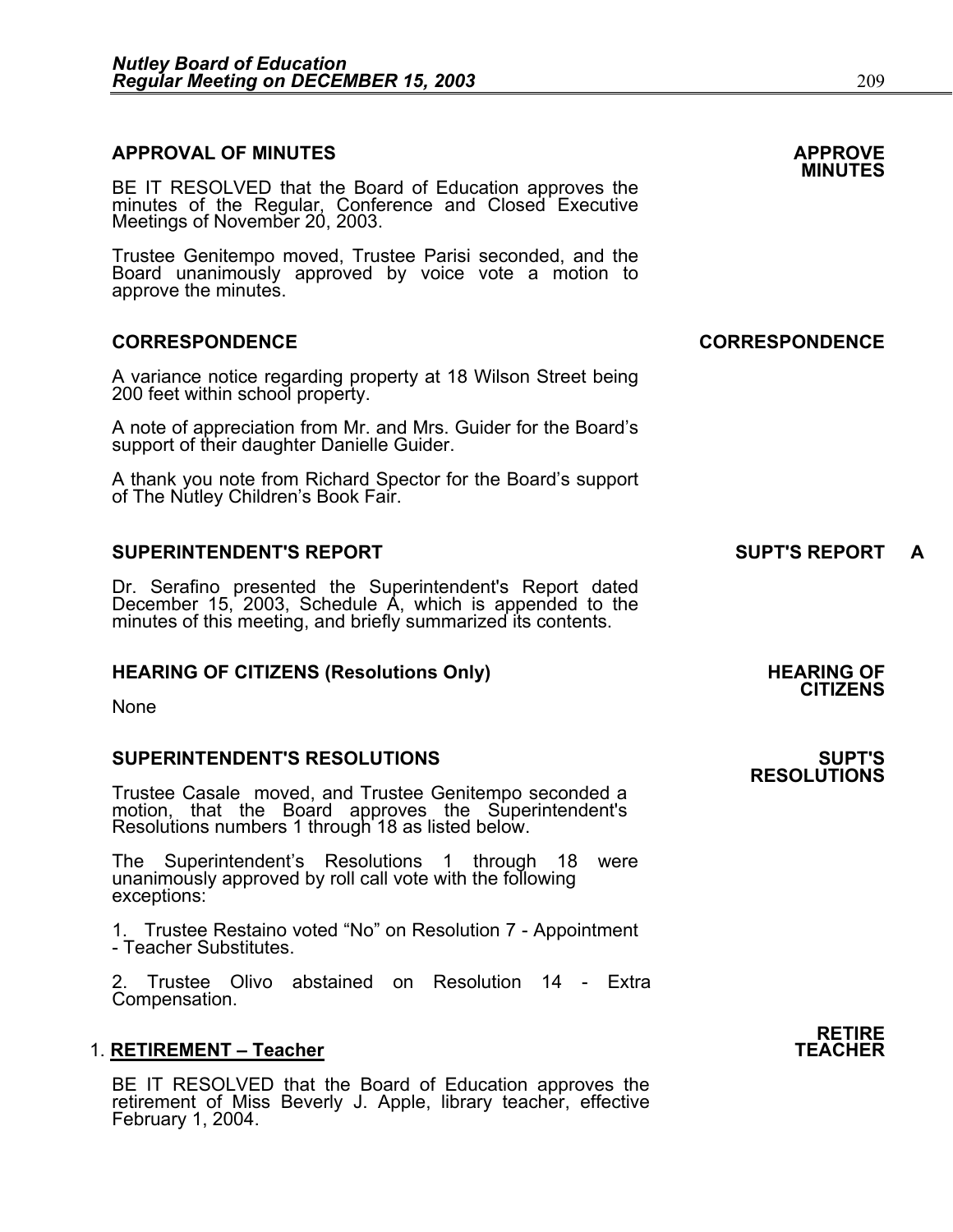#### 2. **AMENDING APPOINTMENT – Professional Staff**

BE IT RESOLVED that the Board of Education approves the amending of the resolution, approved at the October 20, 2003 Board Meeting, to reflect a change in the part-time status and salary of Mrs. Valerie Piacenza to full-time, \$38,721, B.A.+15, Step 6, effective January 5, 2004. Upon conclusion of salary negotiations, the salary will be adjusted in accordance with the 2003-04 Teachers' Salary Guide.

#### **3. APPOINTMENT – Professional Staff**

BE IT RESOLVED that the Board of Education approves the appointment of Mrs. Mary Carment as substitute nurse at the<br>rate of \$100.00 per day, effective December 16, 2003.

#### 4. **APPOINTMENT – Permanent Unassigned Substitute**

BE IT RESOLVED that the Board of Education approves the appointment of Miss Susan Bartol as permanent unassigned<br>substitute, effective January 5, 2004, for the 2003-04 school year, at the rate of \$78 per day and fringe benefits which include State Health Benefits and dental plans.

BE IT FURTHER RESOLVED that this candidate met the district's requirements for the permanent unassigned substitute position which is the possession of a County Substitute certificate.

#### **5. APPOINTMENT – Athletic**

BE IT RESOLVED THAT THE Board of Education approves the appointment of Mr. Frank Francia as assistant boys basketball 3, in accordance with the 2002-03 Athletic Salary Guide. Upon conclusion of negotiations the salary will be adjusted in accordance with the 2003-04 Coaches Salary Guide.

#### 6. **APPOINTMENT - Volunteer Coach**

BE IT RESOLVED that the Board of Education approves the appointment of Mr. Carter Carter for the position of Volunteer Boys' Basketball Coach for the 2003-04 school year.

#### **7. APPOINTMENTS – Teacher Substitutes**

BE IT RESOLVED that the Board of Education approves the appointments of the teacher substitutes listed on the attached Schedule B dated December 15, 2003 for the 2003-04 school year.

**AMEND APPOINT PROF** 

**APPOINT PROF** 

**APPOINT PERM<br>UNASSIGNED SUB** 

**APPOINT** 

**APPOINT COACH** 

> **APPOINT SUB**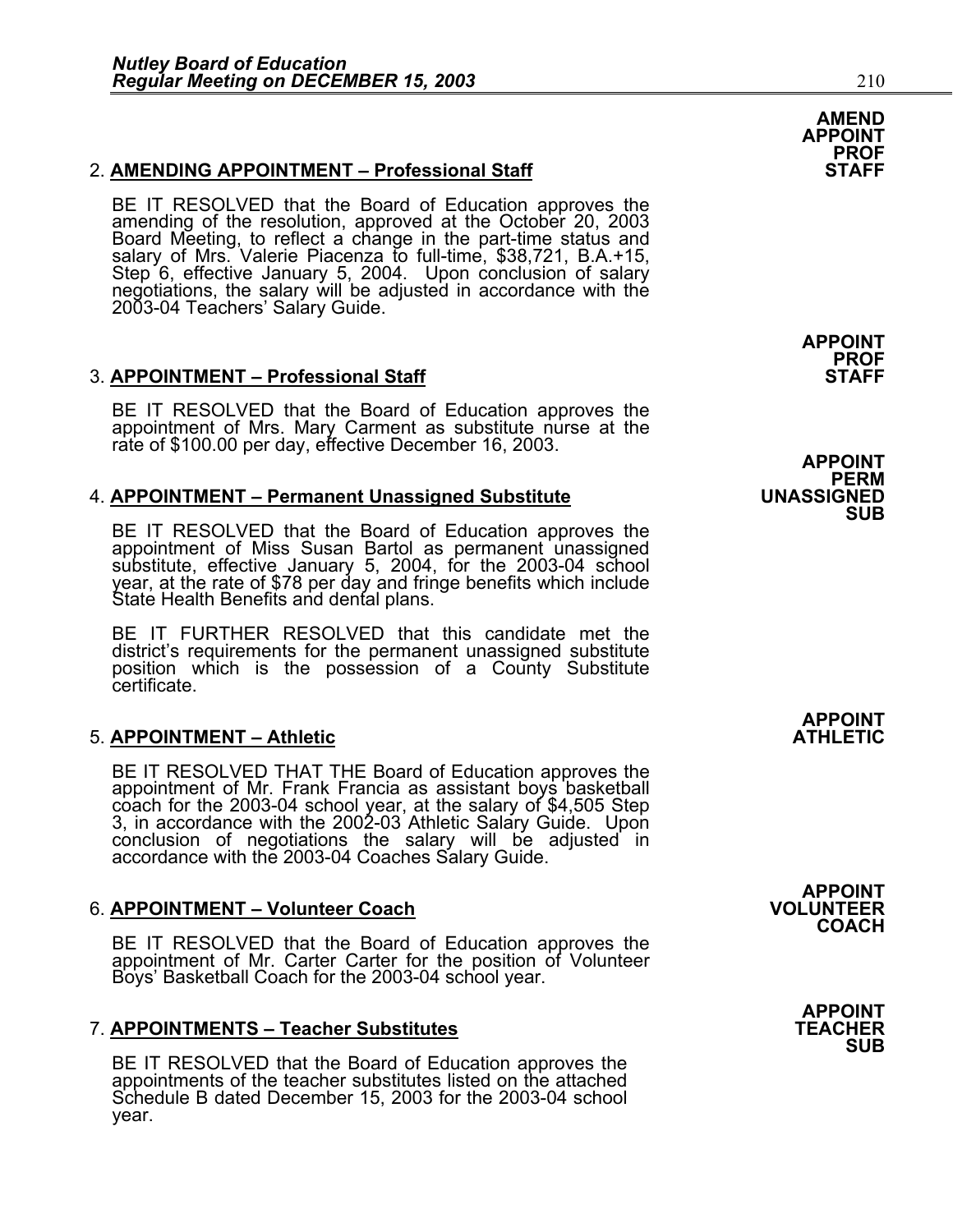#### 8. **APPOINTMENTS - Substitutes**

BE IT RESOLVED that the Board of Education approves the following substitutes for the 2003-04 school year:

School Aide

Virginia Brown Kathleen Dovoric Carol Salvatoriello

Bus Aide

Theresa Massa

Bus Driver

Norma Gaguancela

**Custodian** 

Edward Miller Maria Souza Albert Marchione\* Nicholas Moccio\* Daniel Russomano\*

\*BE IT FURTHER RESOLVED that the Board of Education approves the application for emergent hiring as per the state criminal review procedure.

#### 9. **APPOINTMENT – Cultivating Academic Talent Program**

BE IT RESOLVED that the Board of Education approves the appointment of Ms. Katianne Gratz to the Saturday Cultivating Academic Talent Program (CAT) for the spring semester 2004.

#### 10. **APPOINTMENT – BOE Extended Day Program**

BE IT RESOLVED that the Board of Education approves the appointment of the School Age Extended Day Program employee listed below for the 2003-04 school year at the salary indicated:

Substitute Child Care Instructor (p/t) Hourly Rate Laola Nicholas \$21.00

**APPOINT PROGRAM** 

**APPOINT**  BOE<br>EXTENDED **DAY** 

**APPOINT**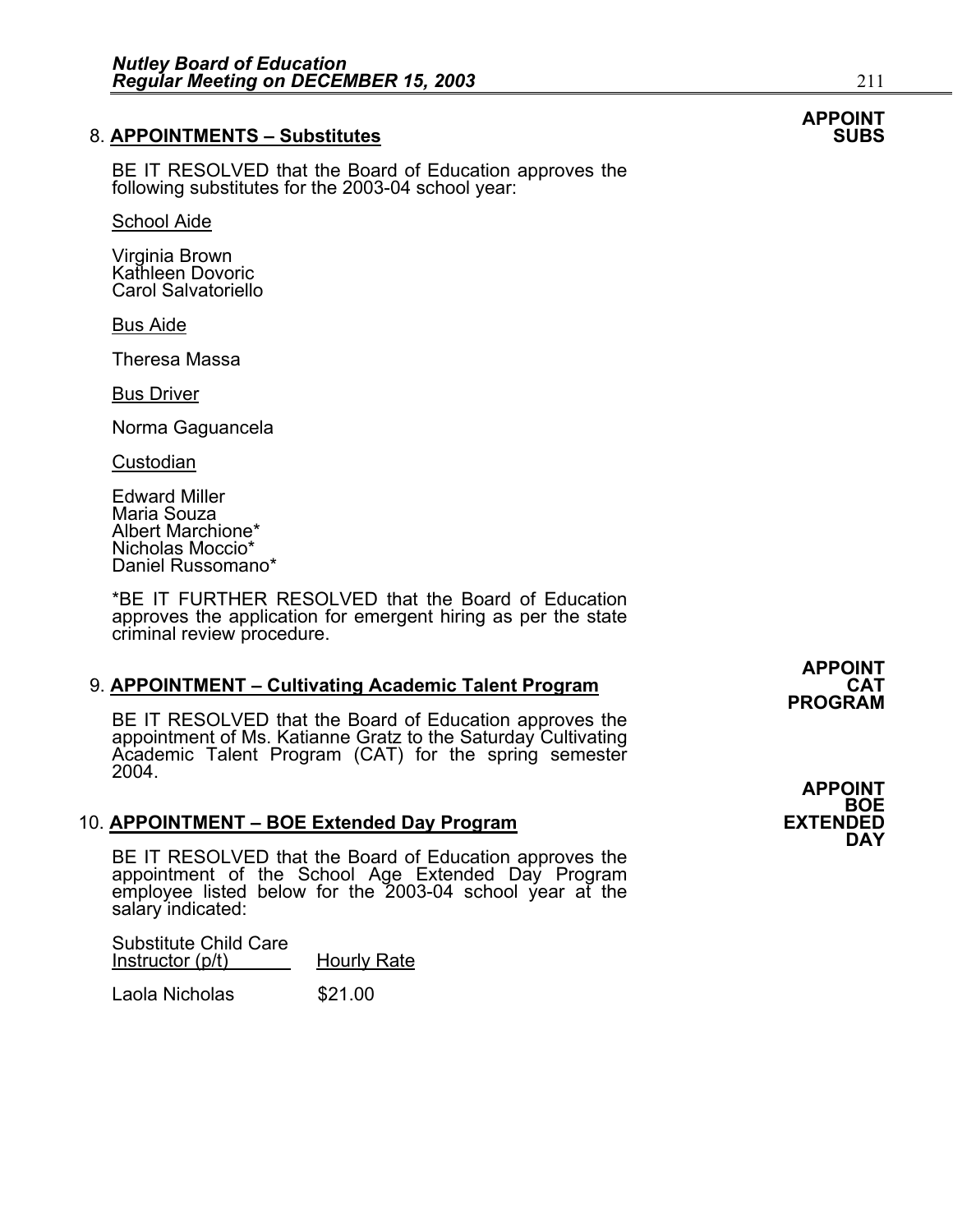#### **11. APPOINTMENT BUS DRIVER**

BE IT RESOLVED that the Board of Education approves the<br>appointment of probationary bus driver Joseph Pugliese as a bus driver for the period from December 1, 2003 to June 30, 2004 at the hourly rate of \$13.15-van and \$14.10-bus, which are in accordance with the 2003-04 Transportation Agreement.

#### **12. APPOINTMENT BUS DRIVER**

BE IT RESOLVED that the Board of Education approves the appointment of probationary bus driver Maria Spina as a bus driver for the period from December 1, 2003 to June 30, 2004 at the hourly rate of \$13.15-van and \$14.10-bus, which are in accordance with the 2003-04 Transportation Agreement. **APPOINT**

#### 13. **APPOINTMENT - Buildings & Grounds Employee**

BE IT RESOLVED that the Board of Education approves the appointment of probationary employee Ron Ruggiero as a buildings and grounds employee Group 2, Step 3 effective January 1, 2004 thru June 30, 2004 at the annual salary of \$27,049 (prorated) that is in accordance with the 2003-04 Buildings & Grounds Employees Salary Guide.

#### **14. EXTRA COMPENSATION**

BE IT RESOLVED that the Board of Education approves the following personnel be paid extra compensation in the amounts indicated for services rendered:

# **BUSINESS EDUCATION CURRICULUM – Grades 9-12 – November 15, 2003**

| <b>Michael Christador</b> | \$103.92 |
|---------------------------|----------|
| Gloria Dorfman            | 103.92   |
| Michael Kearney           | 103.92   |
| Nancy Kehayes             | 151.20   |
| Linda McDonnell           | 103.92   |
| Ann Mary Mullane          | 103.92   |
| Arlene Orenstein          | 103.92   |
| Sharon Romaglia           | 103.92   |
|                           |          |

#### **FAMILY LIFE EDUCATION CURRICULUM November 15, 2003**

| \$135.12<br>103.92<br>103.92<br>103.92 |
|----------------------------------------|
| 103.92                                 |
|                                        |

## **APPOINT DRIVER**

**APPOINT DRIVER** 

B&G<br>EMPLOYEE

**EXTRA**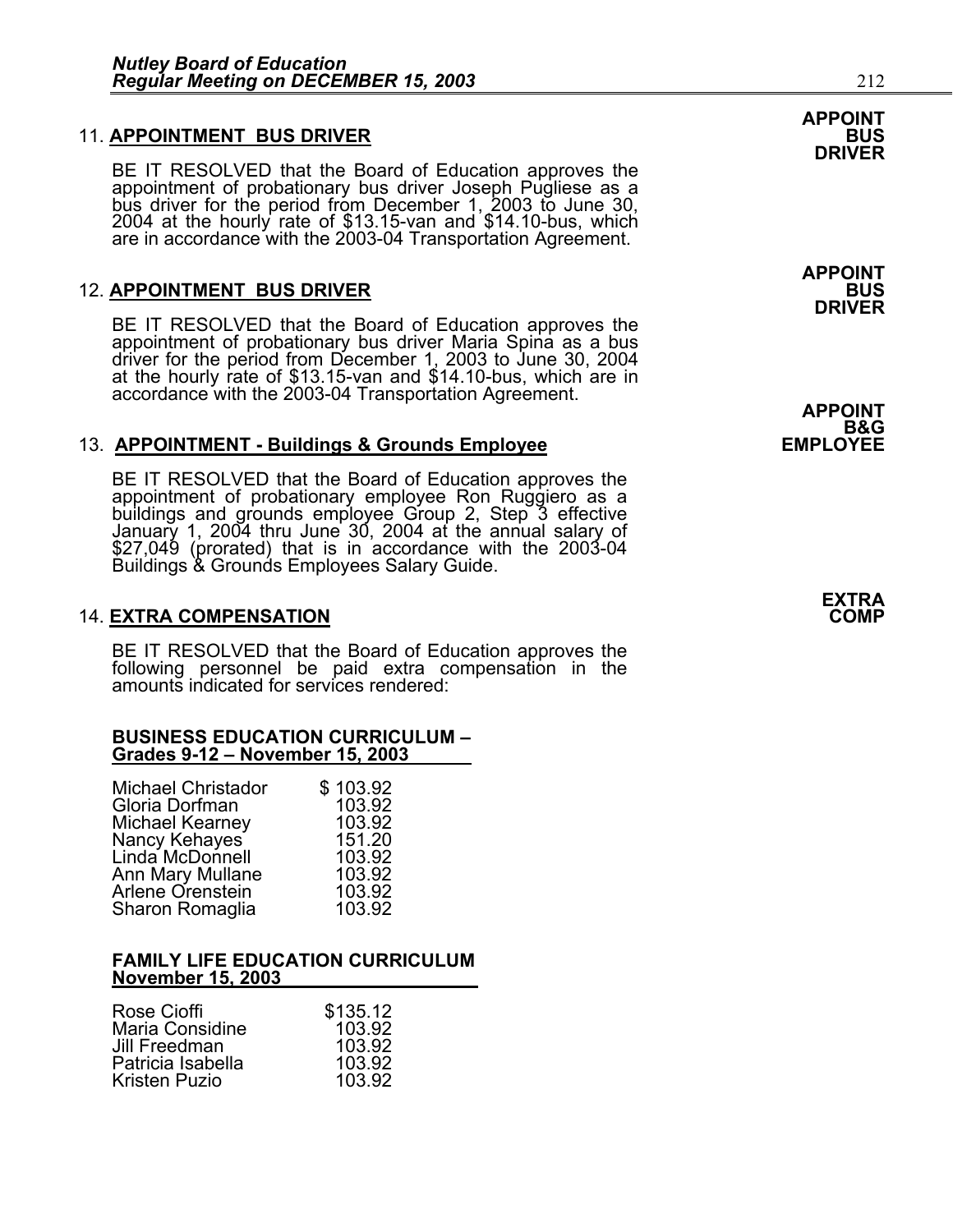#### **LANGUAGE ARTS LITERACY GUIDED READING PROGRAM K-3 – November 15, 2003**

#### **MUSIC CURRICULUM – GRADES 7-12 – November 15, 2003**

| Carol Bender                     | \$103.92 |
|----------------------------------|----------|
| Michael Cundari                  | 103.92   |
| Peter D'Angelo                   | 103.92   |
| Dennis McPartland                | 103.92   |
|                                  | 103.92   |
| Baron Raymonde<br>John Vitkovsky | 151.20   |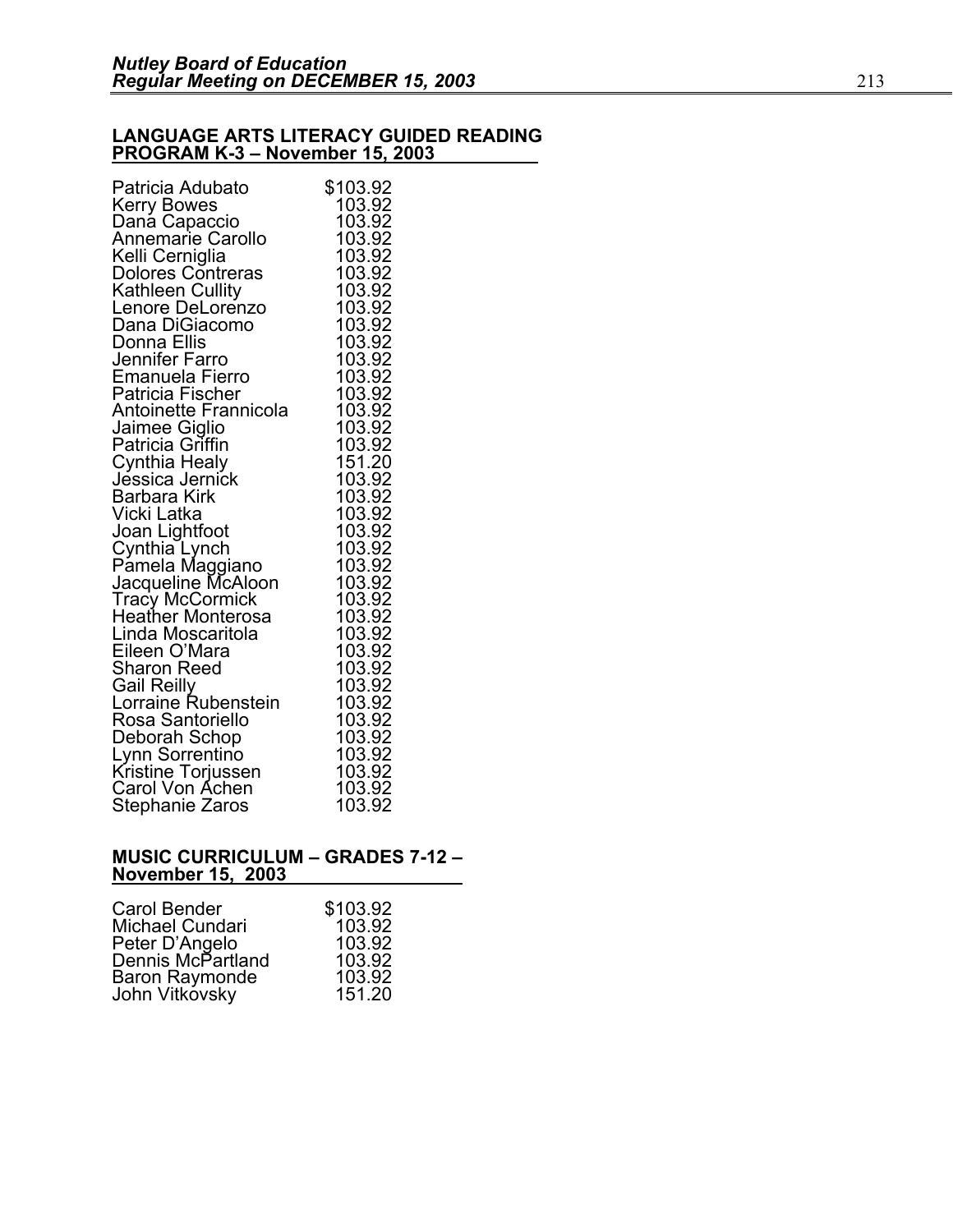#### **SOCIAL STUDIES CURRICULUM – K-3 – November 15, 2003**

| Rita Alfaro            | \$103.92 |
|------------------------|----------|
| Amelia Cerisano        | 103.92   |
| Michele Cristantiello  | 103.92   |
| Paula Lee              | 103.92   |
| Lorraine Milunaitis    | 103.92   |
| Robert O'Dell          | 151.20   |
| Mary Pontrella         | 103.92   |
| Sally Ann Marino Ryder | 103.92   |

#### **WORLD CULTURES COMMITTEE – November 4, 2003**

| Jeffrey Jacobs                     | \$60.62 |
|------------------------------------|---------|
| Robert O'Dell                      | 88.20   |
| Judy Rasczyk<br>Christopher Rosati | 60.62   |
|                                    | 60.62   |
| Donna Saitta                       | 60.62   |
| Jennifer Weiss                     | 60.62   |
| Denis Williams                     | 60.62   |

#### **HEALTH DYNAMICS CLASSES – Month of November, 2003**

Rose Cioffi 5250.00

#### **PAYMENT FOR CONDUCTING STARLAB WORKSHOP – October 9, 22, 29 and November 10 and 12, 2003**

Rebecca Olivo  $$450.40$ <br>Judith Story  $450.40$ Judith Story

## **PAYMENT FOR BOE VIDEO TAPING – May 22, June 23, September 22, October 13, 20, November 15 and 24, 2003**

Joseph Carlo \$253.75

#### **PAYMENT FOR JOHNS HOPKINS SAT REVIEW CLASSES-November 1,15,22 and December 13, 2003**

| Jolinda Griwert | \$554.24 |
|-----------------|----------|
| Leann Martin    | 554.24   |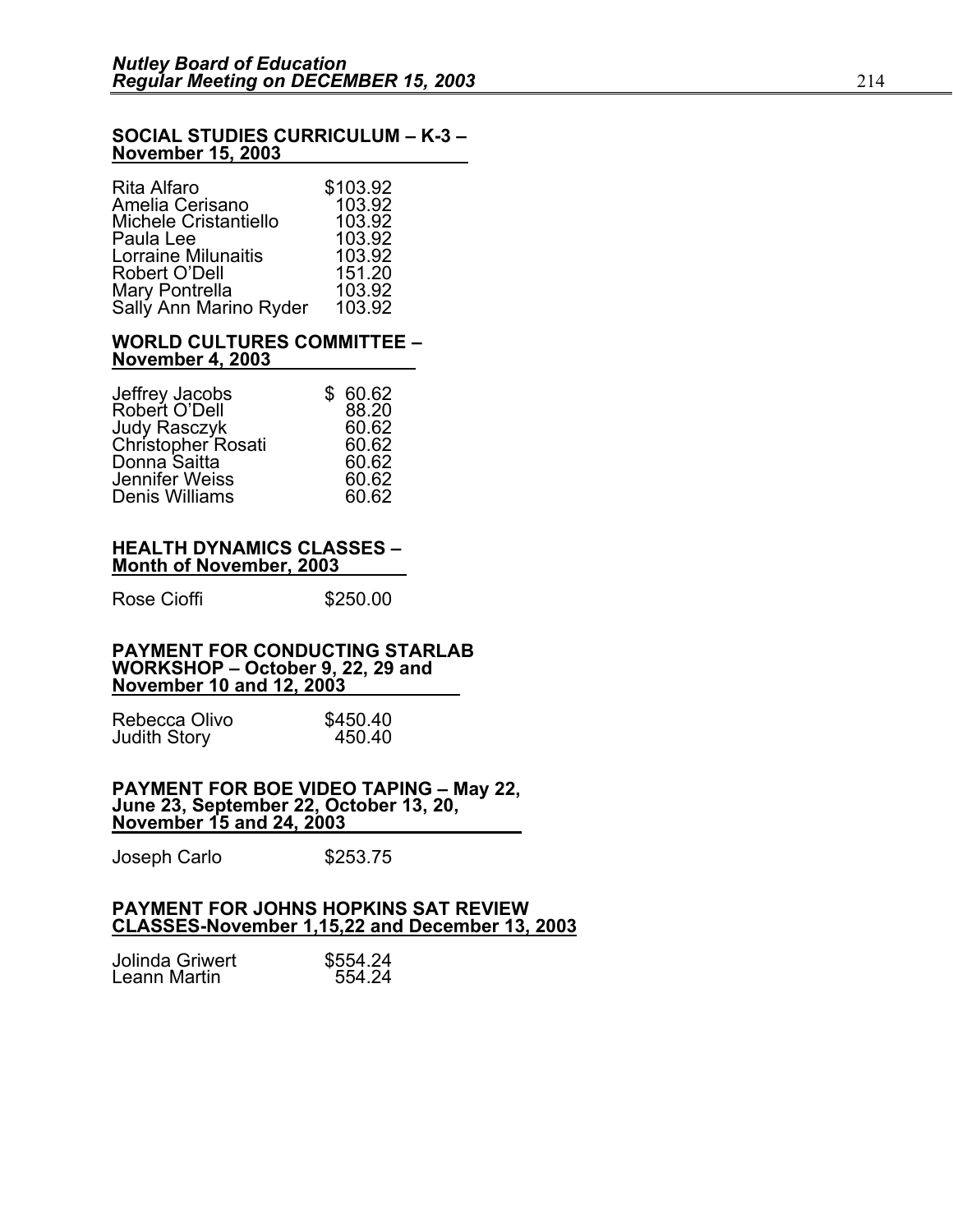#### **CAT PROGRAM PAYROLL – Fall 2003**

| Nicole Crowe<br>Helen Doyle-Marino           | \$1,108.48<br>1,247.04 |
|----------------------------------------------|------------------------|
| <b>Tracy Egan</b><br>Mary Giordano           | 969.92<br>1,247.04     |
| Suzanne Hagert                               | 1,108.48               |
| Barbara Hirsch                               | 2,268.00               |
| Eleni Koukoularis                            | 1,350.96               |
| Angelica Marra                               | 1,247.04               |
| Denise Mazza                                 | 1,489.52               |
| Dennis Pandolfi                              | 1,247.04               |
| Louis SanGiovanni                            | 1,420.24               |
| Janice Schoem                                | 1,177.76               |
| Margit Smith                                 | 1,247.04               |
| Jill Sorensen                                | 1,108.48               |
| Maria Strumolo                               | 1,247.04               |
| <b>Nancy Thunell</b>                         | 1,333.64               |
| Joanne Tibaldo                               | 1,195.08<br>1,489.52   |
| Robert Topolski, Jr.<br>Robert Topolski, Sr. | 1,489.52               |
| Veronica Zoltowski                           | 1,108.48               |
|                                              |                        |

#### **Substitutes**

| Karen SanGiovanni | 554.24 |
|-------------------|--------|
| Nicholas Norcia   | 138.56 |

#### **CENTRAL DETENTION COVERAGE – November , 2003**

#### **High School**

| Robin DeLorenzo<br>AnneMarie Kowalski<br>Leann Martin<br>Lisa Vallo | 75.08<br>93.85<br>93.85<br>37.54   |
|---------------------------------------------------------------------|------------------------------------|
| <b>Franklin School</b>                                              |                                    |
| Joseph Cappello<br>Tracy Egan<br>Louis Manganiello<br>Luann Zullo   | 112.62<br>18.77<br>56.31<br>112.62 |

#### **SATURDAY MORNING SUSPENSIONS – September, 2003**

| <b>High School</b>                |                        |
|-----------------------------------|------------------------|
| AnneMarie Kowalski<br>Lisa Vallo  | 78.45<br>\$.<br>235.35 |
| <b>Franklin School</b>            |                        |
| Joseph Cappello<br>Becky Pandolfi | 78.45<br>78 45         |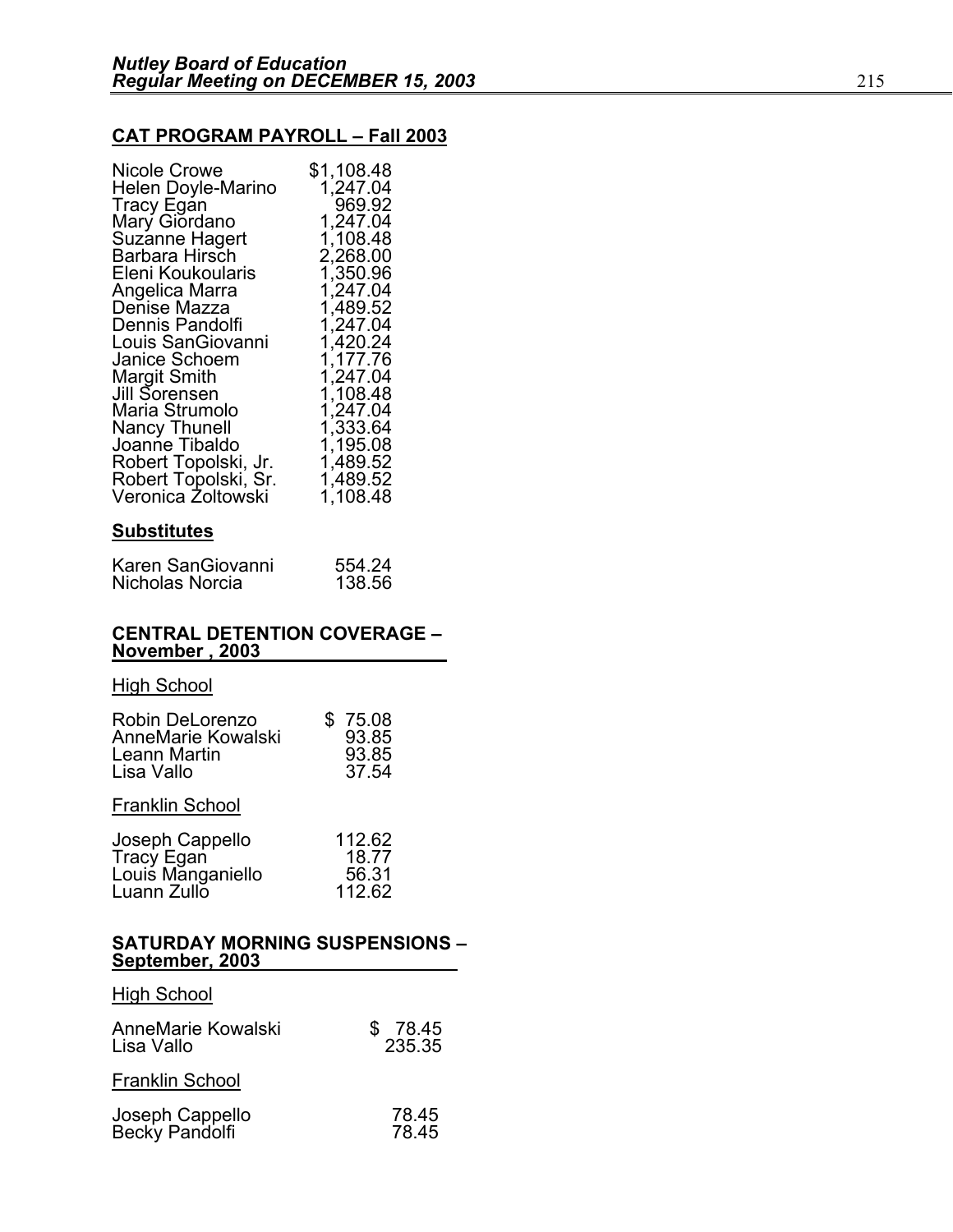#### 15. **APPROVAL OF NEW COURSES COURSE**

BE IT RESOLVED that the Board of Education approves the following courses presented at the December 8, 2003 conference session:

AP Statistics

Information Technology Essentials

College Credit College Accounting Course/Fairleigh Dickinson

#### **16. TEXTBOOK APPROVAL**

BE IT RESOLVED that the Board of Education approves the use of the following textbooks:

#### AP STATISTICS

The Practice of Statistics Publisher, W.H. Freeman & Company, 2002 New York, New York

#### 17. Memorial: **Mrs. Gladys Moore** MEMORIALS

WHEREAS, it is with a sense of deep sorrow and regret that the Nutley Board of Education records the death of Mrs. Gladys Moore on November 22, 2003,

WHEREAS, Mrs. Moore was employed in September, 1964 as an elementary art teacher in the Nutley Public Schools and had a distinguished educational career until her retirement in June, 1989, and

WHEREAS, Mrs. Moore won the admiration and respect of her fellow teachers and the friendship of pupils who came under the influence of her understanding and capable teaching.

NOW, THEREFORE, BE IT RESOLVED, That the Board of Education of the Township of Nutley extends deepest sympathy to the members of her family, and

BE IT FURTHER RESOLVED, That this resolution be made a part of the minutes of this meeting and a copy sent to the members of her family.



**TEXTBOOK**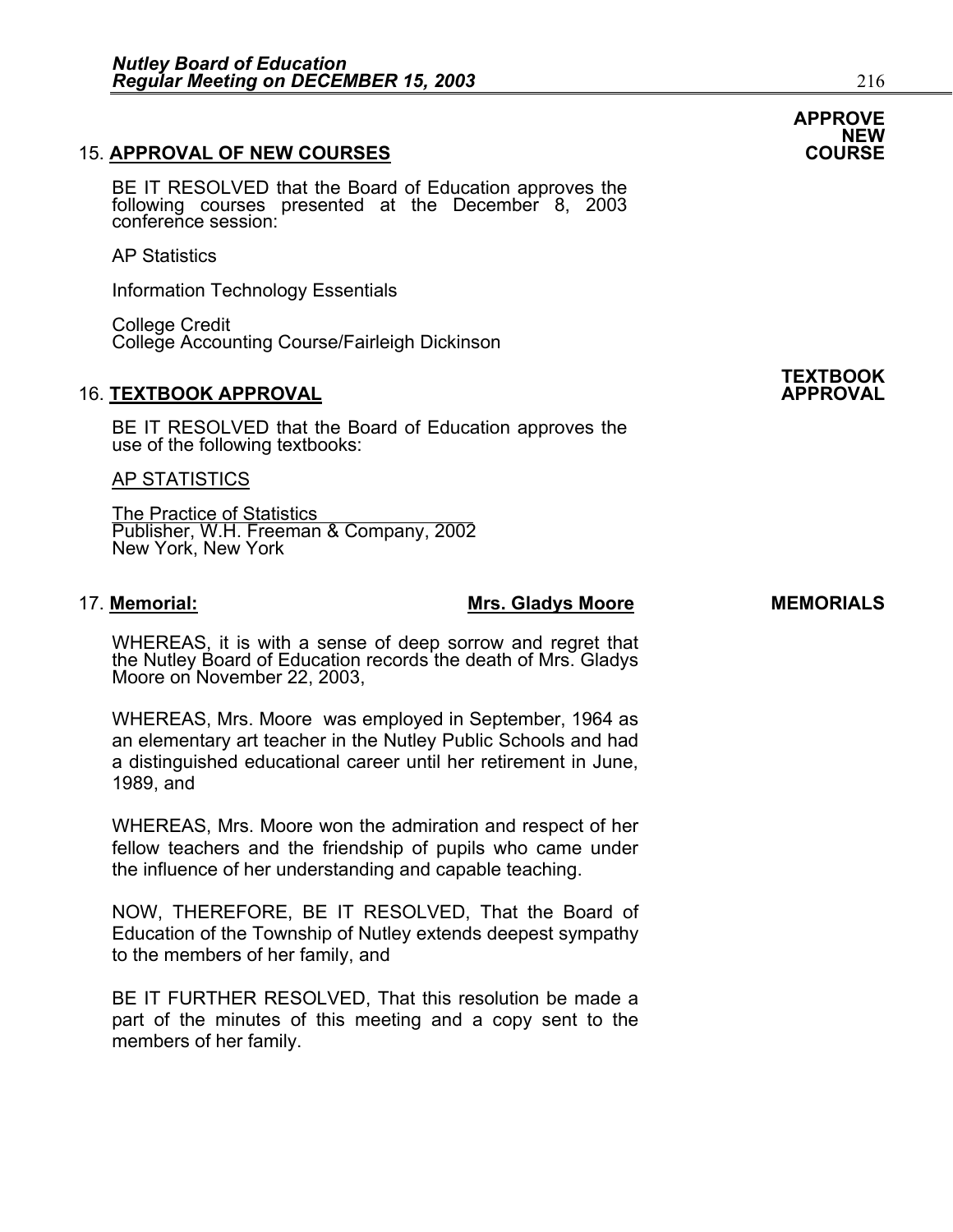#### **Memorial: Mrs. Clara Bloom**

WHEREAS, it is with a sense of deep sorrow and regret that the Nutley Board of Education records the death of Mrs. Clara Bloom on November 16, 2003,

WHEREAS, Mrs. Bloom was employed in September, 1964 as an elementary teacher in the Nutley Public Schools and had a distinguished educational career until her retirement in June, 1979, and

WHEREAS, Mrs. Bloom won the admiration and respect of her fellow teachers and the friendship of pupils who came under the influence of her understanding and capable teaching.

NOW, THEREFORE, BE IT RESOLVED, That the Board of Education of the Township of Nutley extends deepest sympathy to the members of her family, and

BE IT FURTHER RESOLVED, That this resolution be made a part of the minutes of this meeting and a copy sent to the members of her family.

#### 18. **MEDICAL LEAVE OF ABSENCE - Instructional Aide LEAVE**

BE IT RESOLVED that the Board of Education approves a medical leave of absence for Mrs. Joanne Witczak as per the Family and Medical Leave Act of 1993, effective January 1, 2004.

## **BOARD SECRETARY'S RESOLUTIONS** SECRETARY'S

Trustee Restaino moved, and Trustee Parisi seconded, a motion that the Board approves the Board Secretary's Resolutions numbers 1 through 9 as listed below. Upon being put to a roll call vote the resolutions were unanimously approved with following exceptions:

1. Trustees Olivo and Restaino voted "No" on Resolution 3 - Bills and Mandatory payments.

2. Trustees Casale and Olivo voted "No" on Resolution 4 - Use of School Buildings and Grounds.

 **BOARD RESOLUTIONS** 

**MEDICAL**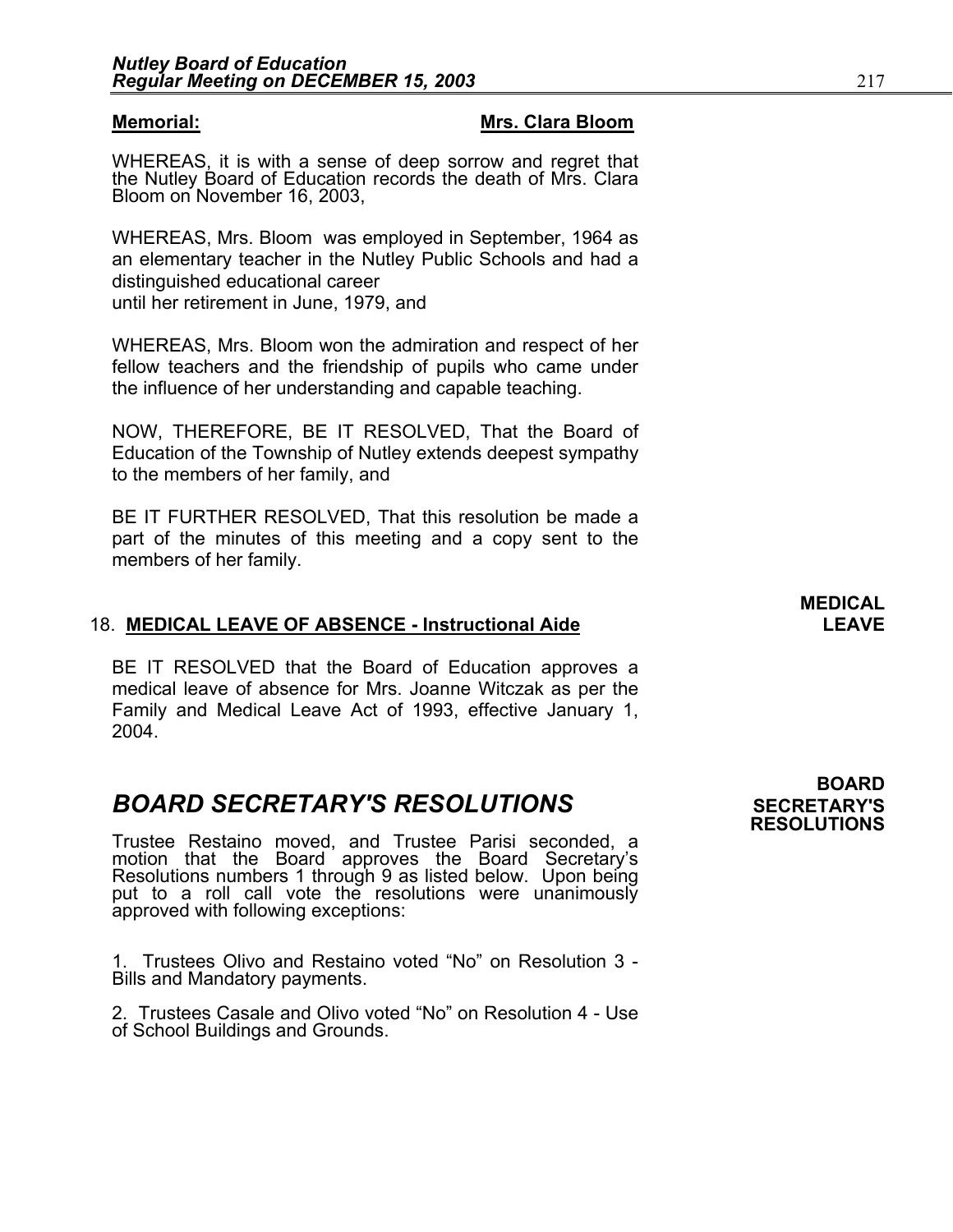#### 1. **SECRETARY & TREASURER'S REPORT**

BE IT RESOLVED that the Board of Education acknowledges and accepts the reports of the Board Secretary (Appendix A) and Treasurer of School Monies (Appendix B) for the period from July 1, 2003 through November 30, 2003.

#### 2**. CERTIFICATION OF MAJOR ACCOUNT FUND STATUS**

BE IT RESOLVED that pursuant to NJAC 6:20-2.13 (e), the Nutley Board of Education certifies that as of November 30, 2003, after review of the Secretary's monthly financial report<br>(Appropriations section) and upon consultation with the<br>appropriate district officials, to the best of its knowledge no<br>major account or fund has been over-exp meet the district's financial obligations for the remainder of the fiscal year. (Major accounts are General Fund and Debt fiscal year. (Major accounts are General Fund and Debt<br>Service.) Service.) **BILLS &** 

3. BILLS AND MANDATORY PAYMENTS<br>BE IT RESOLVED that the Board of Education approves the **PAYMENTS** payment of bills and mandatory payments dated December 15, 2003 in the total amount of \$ 4,754,116.84 (Appendix C).

# 4. **REQUESTS FOR USE OF SCHOOL BUILDINGS AND BUILDINGS D GROUNDS AND GROUNDS**

BE IT RESOLVED that the Board of Education approves the requests for the use of school buildings and grounds (Appendix D), that conform to the rules and regulations set by the Board of Education.

5. **TRANSFER SCHEDULE**<br>BE IT RESOLVED that the Board of Education approves, in **SCHEDULE**<br>BE IT RESOLVED that the Board of Education approves, in BE IT RESOLVED that the Board of Education approves, in compliance with N.J.A.C. 9:20-2, the transfers in the 2003-04 budget per Transfer Schedule #4 dated December 15, 2003 in<br>the amount of \$ 9,640 as appended (Appendix E).

## 6. **APPROVAL OF SUBMISSION OF APPLICATION FOR APPROVE IDEA-B AND IDEA-B PRESCHOOL FOR CARRY-OVER IDEA-B &IDEA-B FUNDS - FY 2003 CARRY-OVER**

BE IT RESOLVED that the Board of Education approves submission of an application to carry-over funds from fiscal year 2003 for IDEA-B Basic in the amount of \$7,988 and for IDEA-B Preschool in the amount of \$607.

# **USE OF**

**FUNDS** 

# **SECY. & TREAS. A**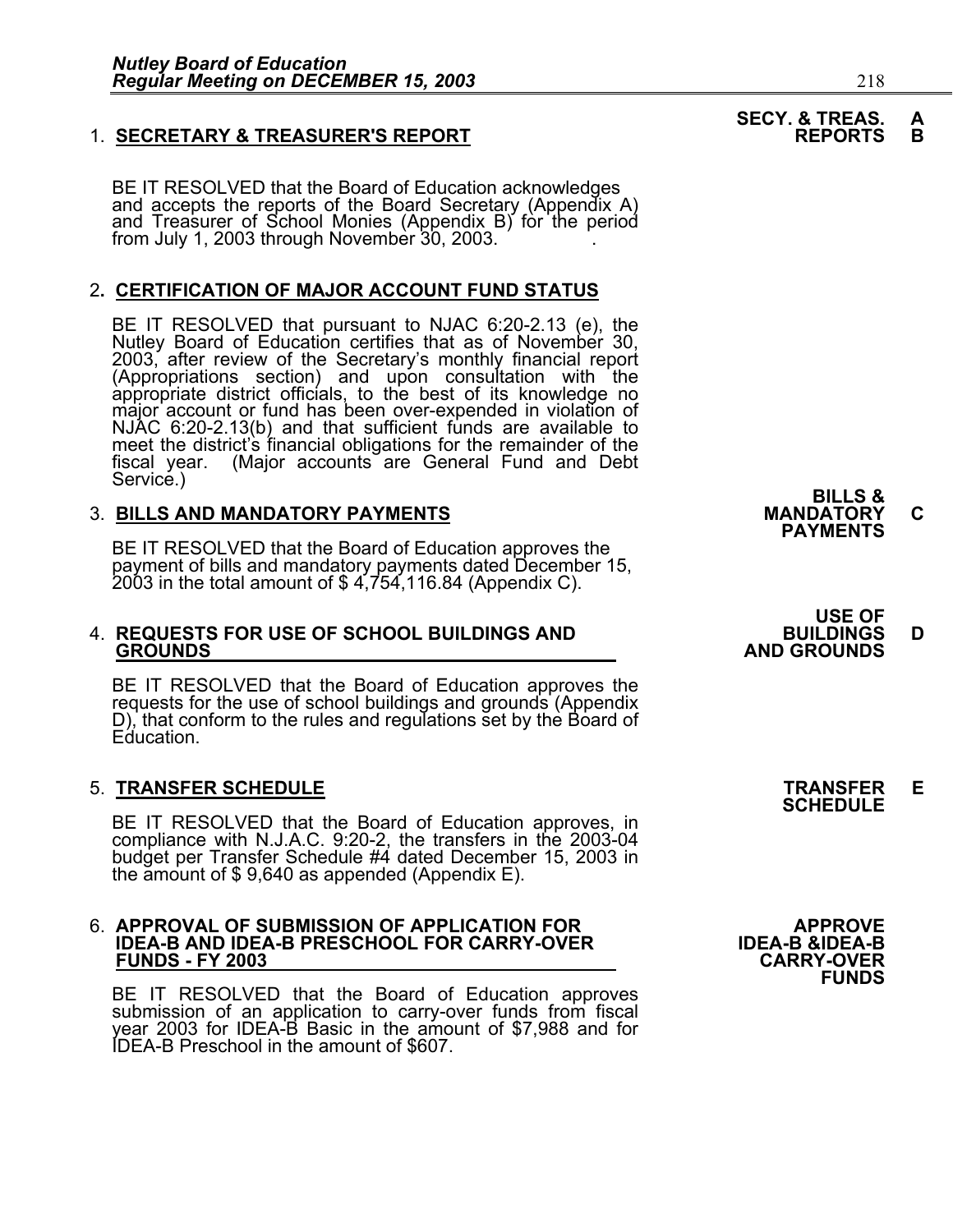### **APPROVE NCLB**  7. **APPROVAL OF SUBMISSION OF APPLICATION FOR NCLB CARRY-OVER CARRY-OVER FUNDS - FY 2003**

BE IT RESOLVED that the Board of Education approves submission of an application to carry-over funds from the fiscal year 2003 for NCLB in the amount of \$55,864.

# 8. **APPROVAL OF PARTIAL PAYMENT TO LEVY PARTIAL PAYMENT CONSTRUCTION COMPANY LEVY CONST. CO.**

BE IT RESOLVED that the Board of Education approves partial payment in the amount of \$159,315.00 to Levy Construction Co., Inc. for the Nutley High School Window Replacement<br>Project as per the recommendation of architect Lee Heckendorn.

### 9. **AUTHORIZATION FOR THE NUTLEY BOARD OF EDUCATION AUTHORIZE**  OF THE TOWNSHIP OF NUTLEY, NEW JERSEY TO INVEST **TO INVEST** FUNDS IN THE NEW JERSEY ASSET & REBATE MANAGEMENT "ARM" "ARM"<br><u>PROGRAM</u>

BE IT RESOLVED by the Nutley Board of Education of the Township of Nutley as follows:

1. The Nutley Board of Education hereby finds and determines that (a) the Business Administrator/Board Secretary has received and reviewed (i) the Information Statement dated September 30, 2000 describing the New Jersey Asset &<br>Rebate Management Program ("ARM") and (ii) the Trust<br>Agreement creating the New Jersey Asset & Rebate<br>Management Program Trust ("ARM Trust") and (b) the Business Administrator/Board Secretary has been afforded the<br>opportunity to discuss ARM with the Investment Provider and Special Counsel to ARM and the Nutley Board of Education has determined that it is in the best interests of the Nutley Board of Education to participate in ARM.

2. The Trust Agreement is hereby approved and the Business Administrator/Board Secretary is authorized to execute the Trust Agreement on behalf of the Nutley Board of Education.

3. Wachovia Bank, as Custodian for the ARM Trust, is hereby approved to act as a depository of Public Funds for the Nutley Board of Education.

4. The Nutley Board of Education acknowledges that its decision to authorize the participation in ARM is based solely on the information set forth in the Information Statement and in the Trust Agreement.

# **APPROVE**<br>PARTIAL PAYMENT